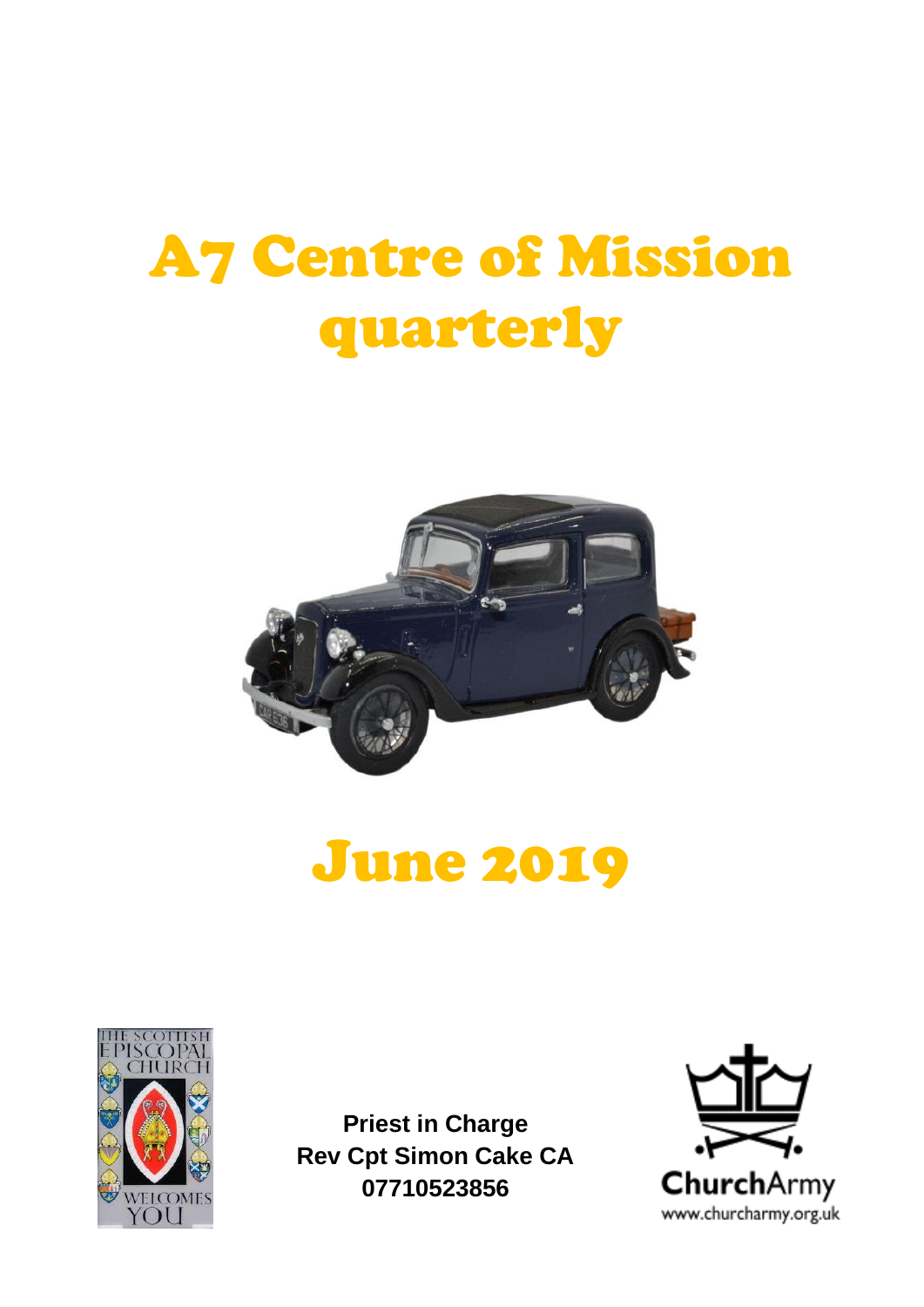#### **SIMON'S ROTA FOR A7 CENTRE OF MISSION**

This is how Simon is going to spread his time between the three churches for Sunday morning services on a three monthly rotation. He plans to be at these services regularly either as Preacher and Celebrant or a member of the congregation.

**Month 1** – starting in April 2019, July 2019 , October 2019 1st Sunday 9.00am St Peter's Sunday Squad followed by family breakfast

10.30am St Peter's Sung Eucharist

2nd Sunday 8.30am St John's, Selkirk said Holy Communion 10.30am St John's, Selkirk, Sung Communion 18.00 St Peter's, Gala Healing service

3rd Sunday 10.30am St Cuthbert's, Hawick, Holy Communion 16.30 St Cuthbert's, Hawick, Taize service

4th Sunday 16.30 St Cuthbert's , Hawick, Evensong

**Month 2** – starting in May 2019, August 2019, November 2019 1<sup>st</sup> Sunday 8.30am St John's, Selkirk said Holy Communion 10.30am St John's, Selkirk, Family Service

2<sup>nd</sup> Sunday 10.30am St Cuthbert's, Hawick, Holy Communion 18.00 St Peter's, Gala Healing service

3<sup>rd</sup> Sunday 10.30am St Peter's Sung Eucharist 16.30 St Cuthbert's, Hawick, Taize service

**Month 3** – starting in June 2019, September 2019, December 2019

1<sup>st</sup> Sunday 10.30am St Cuthbert's, Hawick, Holy Communion

2<sup>nd</sup> Sunday 10.30am St Peter's Sung Eucharist 18.00 St Peter's, Gala Healing service

3<sup>rd</sup> Sunday 10.30am St John's, Selkirk, Sung Communion/Healing service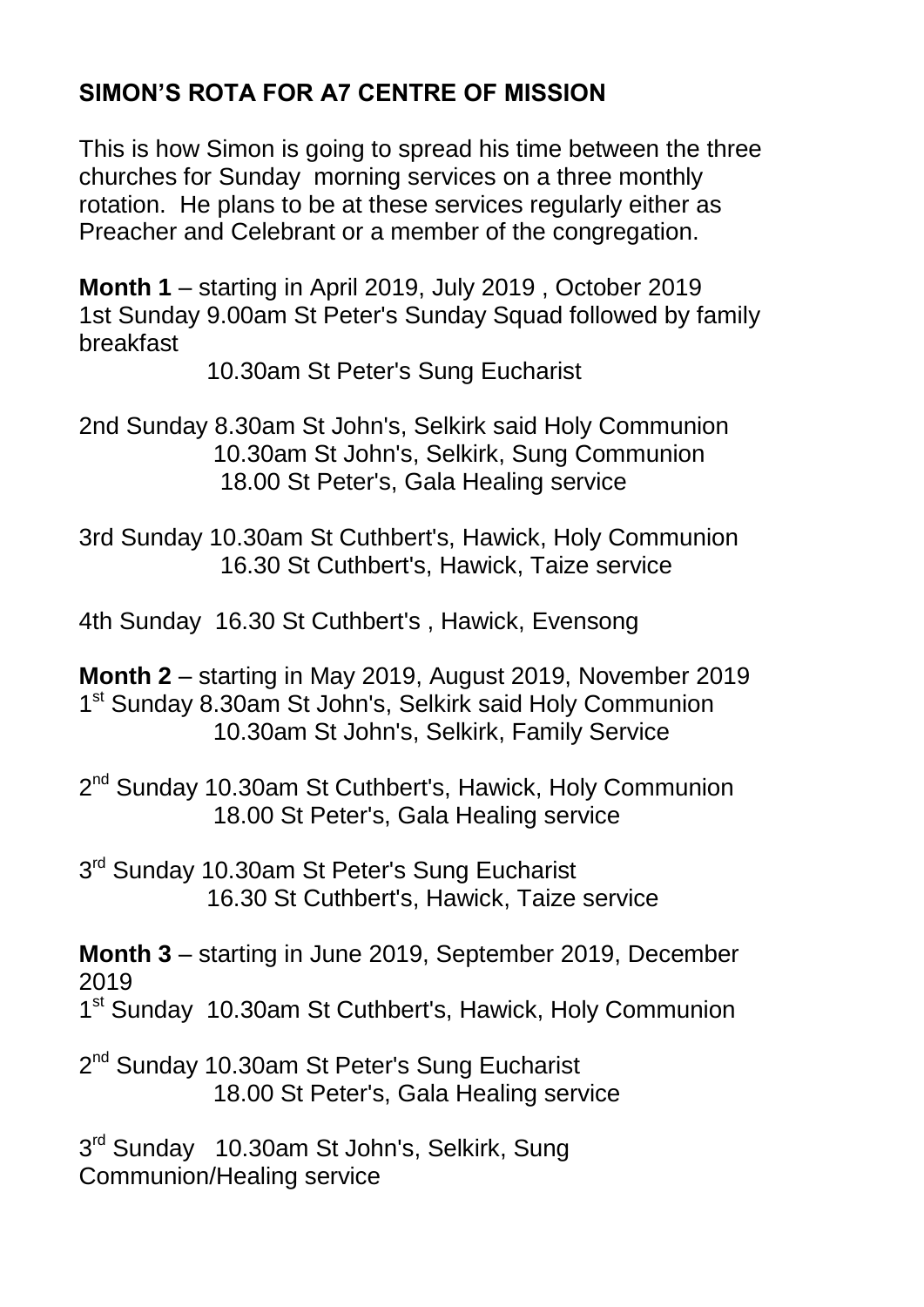#### **Other regular services**

3<sup>rd</sup> Tuesday April – October 3.00pm St Peter's, Gala, Afternoon Tea Service 1<sup>st</sup> & 3<sup>rd</sup> Wednesdays 10.00am St John's, Selkirk, Informal **Communion** 2<sup>nd</sup> & 4<sup>th</sup> Wednesdays 10.00am St Cuthbert's, Hawick, Communion Thursdays 10.00am, St Peter's, Gala, Holy Communion

This gives Simon 4th Sundays free to attend whichever church he wishes as a member of the congregation or priest. I think we all use preaching and leaders from our congregations in all our services and those rotas will be as they are now in each church. It also makes clear to the 3 churches which Sundays we need to make other arrangements be it visiting clergy or Reserved Sacrament. I think it also covers the other regular services in all the churches. Simon does not intend to officiate regularly at midweek services but will let us know when he plans to do this. The same will go for special services at any of the 3 churches

Mondays will be his day off.

Starting this year Simon is instigating special joint services for the churches in the A7 Centre of Mission.

These will take place on the four months in the year when there are five Sundays. Each church will host these services in rotation. it will be followed by a bring and share lunch which will be the fellowship part of the day.

The 5<sup>th</sup> Sunday joint services will be

 $30<sup>th</sup>$  June 10.30  $\textcircled{a}$  St Peter's.

29<sup>th</sup> Sept 10.30 @ St Cuthbert's,

29<sup>th</sup> Dec 10.30 @ St John's,

There will be no services in the churches where the joint service is not taking place on those Sundays. Please make a note of these days in your diaries.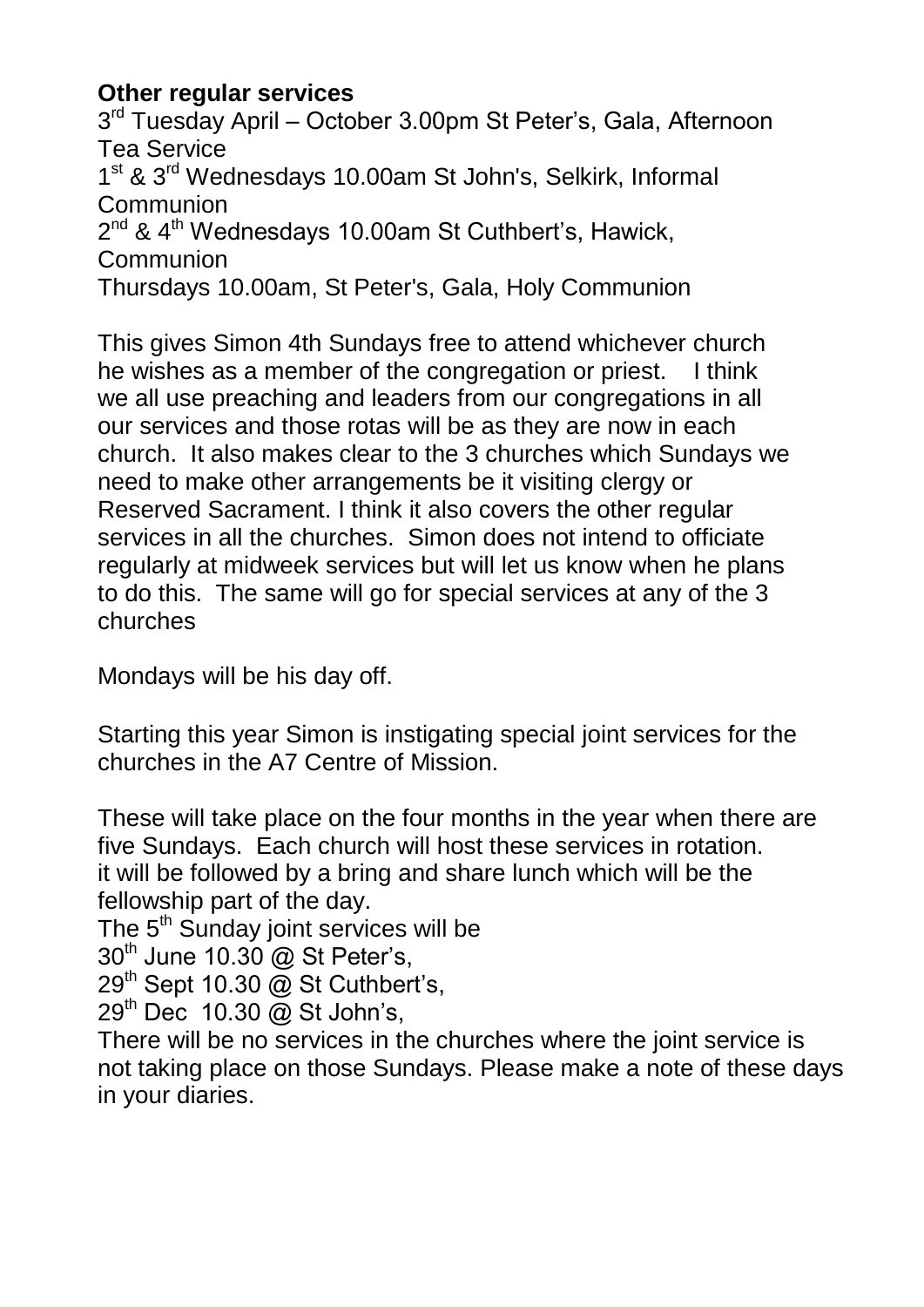## Letter from Simon

My Peace. Welcome to our pilot edition of the A7 Quarterly (hopefully) magazine.

It's aim really is to keep us in touch with each other and find out what's going on in Selkirk, Hawick, and Gala. It's really up to you the reader as to what might go in. You may know of something that's coming up in your area that you think others might want to go to. It could be a concert or a local school event. Or even a report on a rugby match. Its success will be down to you the reader.

In this last week I've been down to Stoke for a conference



held at the Open Reach **Training** Centre. ((Formerly **BT Training** school.) While I was there I asked an instructor how they get

people to get up such high poles with just wearing a belt a hard hat and a high vizz jacket.

He said it's easy really.You just have to start on the small poles and work your way up to the really high poles. It's about building confidence of the individual to take the next step and know that the equipment they have is the best and they can achieve what they're aiming for.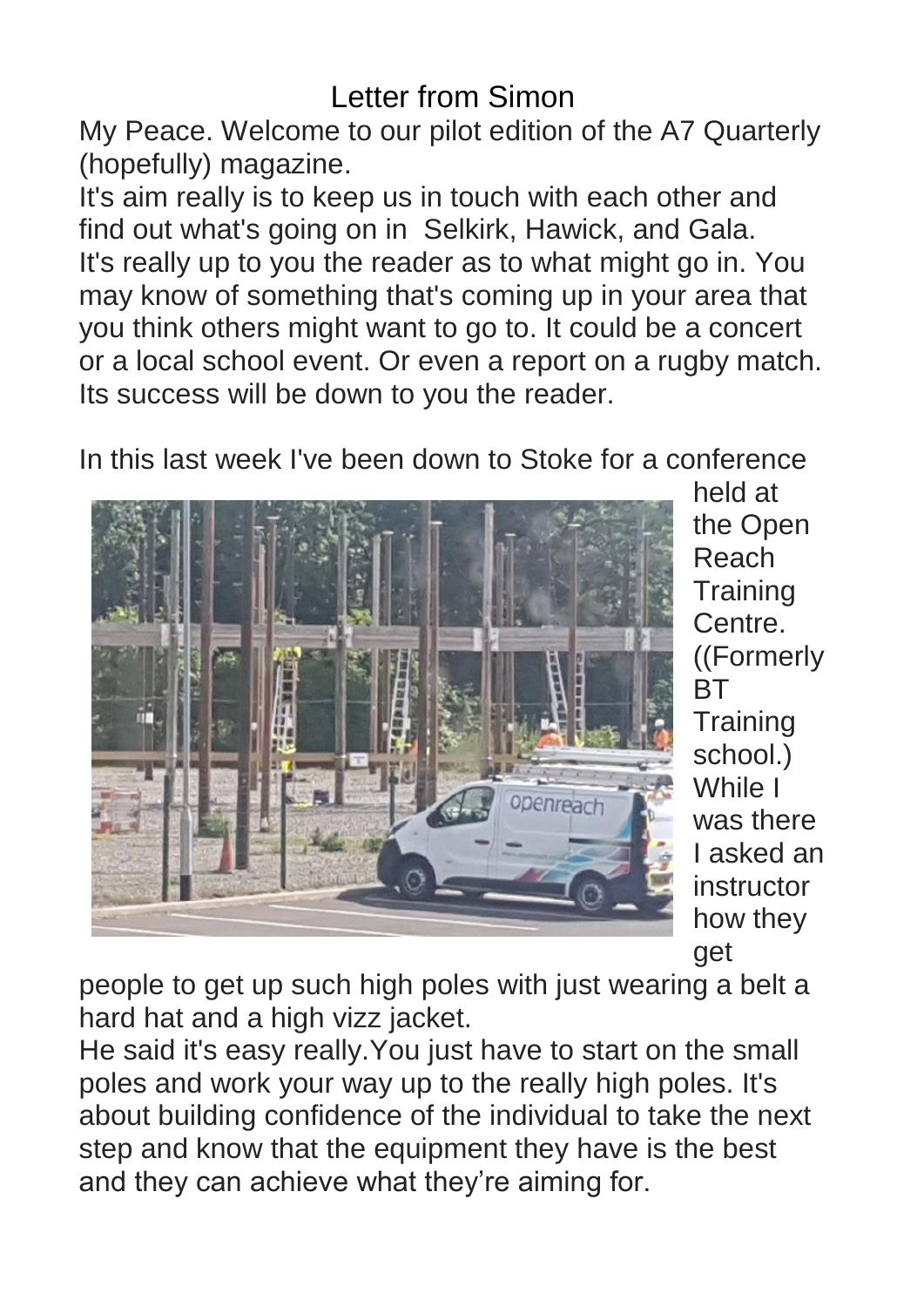Encouraging people to get the best out of themselves.

In a way that's what we're finding out about our selves that we can achieve things working together were we can and helping people along in different ways.

Recently the St Cuthbert's Church in Hawick recently started opening it's doors each day Mon - Friday 10 till about 3 in the afternoon. It is to open the doors for people to find a quiet place for private prayers or meditation. It's been noticed by people in the town who have really appreciated it. In Gala The Fellowship of Churches hope to do more work with the schools in the town. Recently St John's in Selkirk manned a pop up shop as part of Churches together and The Kingdom Come week praying for National and local issues creating a place for prayer for anyone.

These are just small things but over time as we listen and work together new things may be recognised and taken on. After all what's the saying great oaks from little acorns grow.

There no telling where we may get to, but hopefully we'll all benefit from sharing and working together were-ever we can.

Rev Capt Simon Cake .C.A. A7 Centre of Mission .



Simon will be away on holiday from the afternoon of 30<sup>th</sup> June till 15<sup>th</sup> July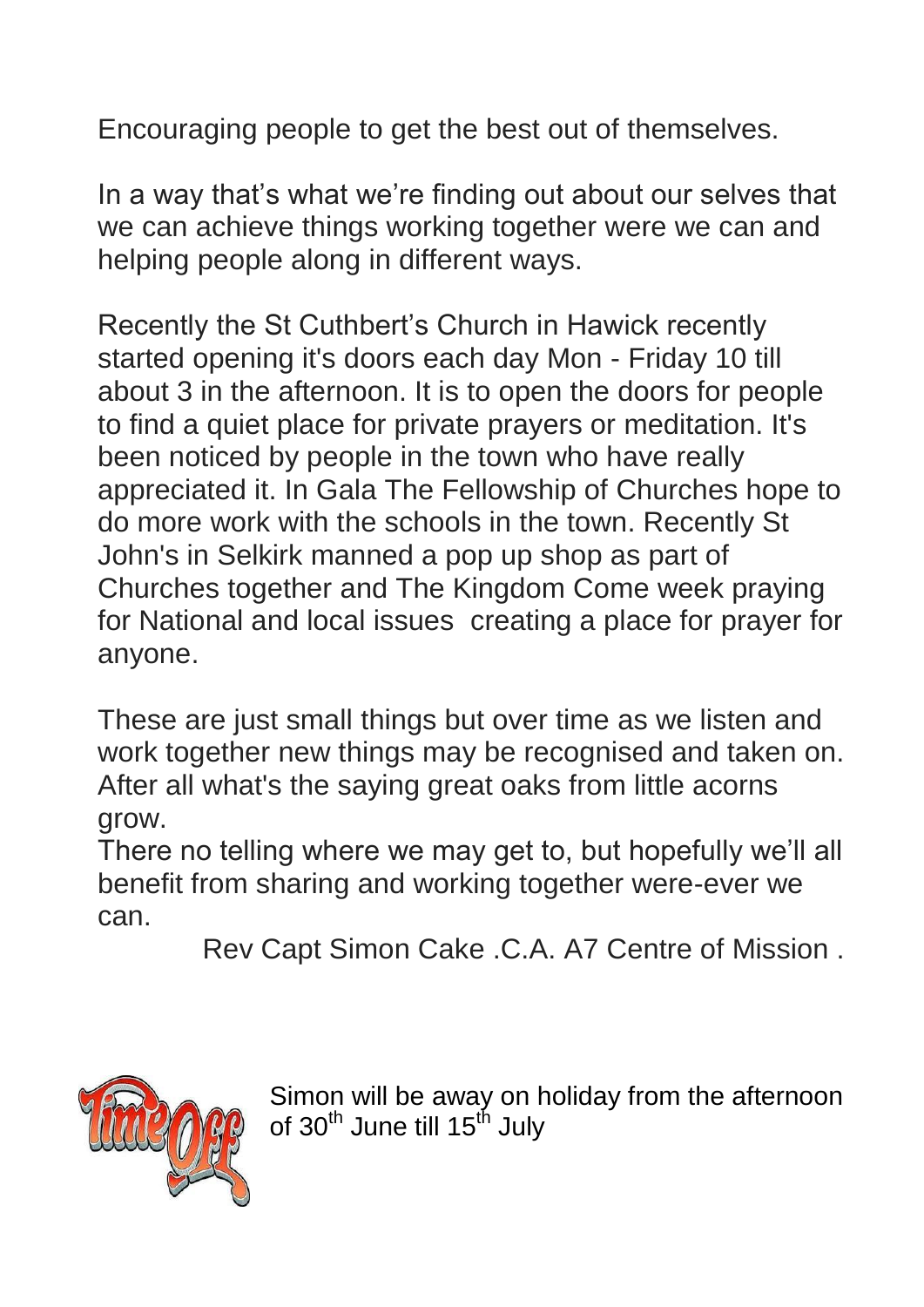## **St Cuthbert's Scottish Episcopal Church, Hawick** Scottish Charity SC00



## OPEN CHURCH

We have just started having the church open from 10 till 4 on weekdays. The idea is to have a space where everyone/ anyone is welcome to come in and find a place for quiet reflection, prayer, to enjoy our beautiful building or just to have 5 minutes P and Q. So far reaction has been positive and we hope to continue and maybe expand this.

## REFLECTION GARDEN

A volunteer has been doing sterling work in the churchyard. He has cleared weeds, (hundreds!), planted flowers and generally begun to make it a beautiful place. We're looking to build on this, and create a garden area, possibly called a Reflection Garden, to allow people to do just that-- to sit and reflect, to enjoy the peace and beauty of God's creation and to feel welcome. Discussions with the council as to what will be allowed are ongoing--- so watch this space!

## CONGREGATIONAL MEETING

An advance notice for St. Cuthbert's diaries. We will be having a congregational meeting after the service on Sunday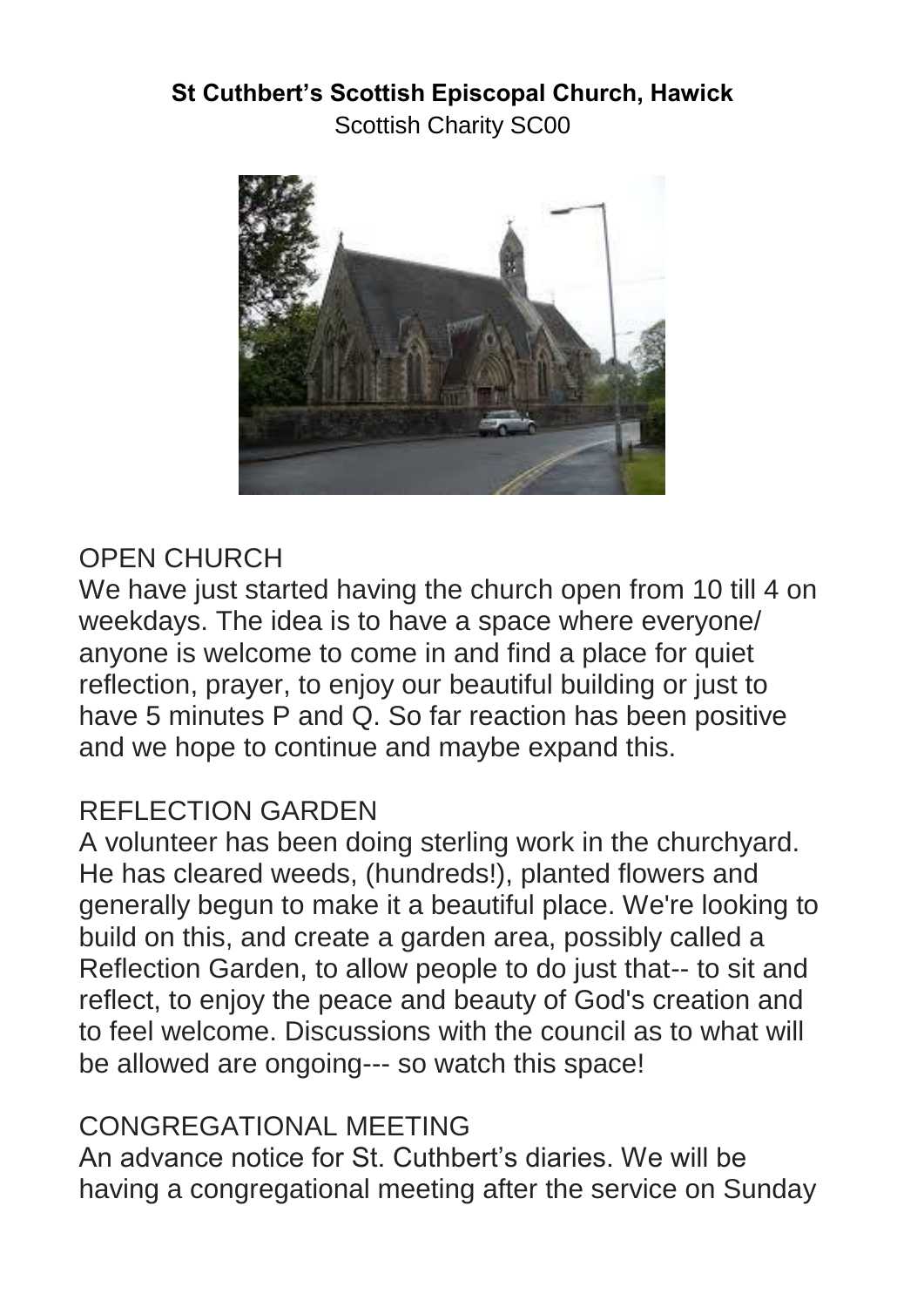22nd September. This will be a chance to discuss ideas, and plans for the future, so please come and share your thoughts and hopes, we all have a part to play.

## TEAR FUND---THE BIG QUIZ NIGHT

The Big Quiz Night will be taking place across the whole country (we hope!) on Saturday 16th November. We plan to take part in Hawick and warmly invite everyone from St. John's and St. Peter's to join with us, we also hope to have the other Hawick churches with us. Venue to be arranged, but somewhere in Hawick. More details nearer the time, but please keep the date free. We can expect an evening of fun, competition, a chance to learn something about Tear Fund, and to impress each other (or not) with our general knowledge.!!!

## **Diary of services for next 3 months (july, aug & sept)**

Sundays at 10. 30 am Eucharist,

Wednesdays at 11am Holy Communion,

Taize on 2nd Sunday of month at 4.30pm ie 14th July, 11th August, 8th September,

Communion and chat for elderly and housebound on last Tuesday of month at 2.30 pm ie 30th July, 27th August and 24th September.

Simon will be at St Cuthbert's 10.30am service On 21<sup>st</sup> July, 11<sup>th</sup> August and 1<sup>st</sup> September

5<sup>th</sup> Sunday joint service St Cuthbert's 29<sup>th</sup> September 10.30

**Local contact** Sue Crozier 01450 376499 susancrozier17@yahoo.co.uk **Times church open** 10.00am – 4.00pm weekdays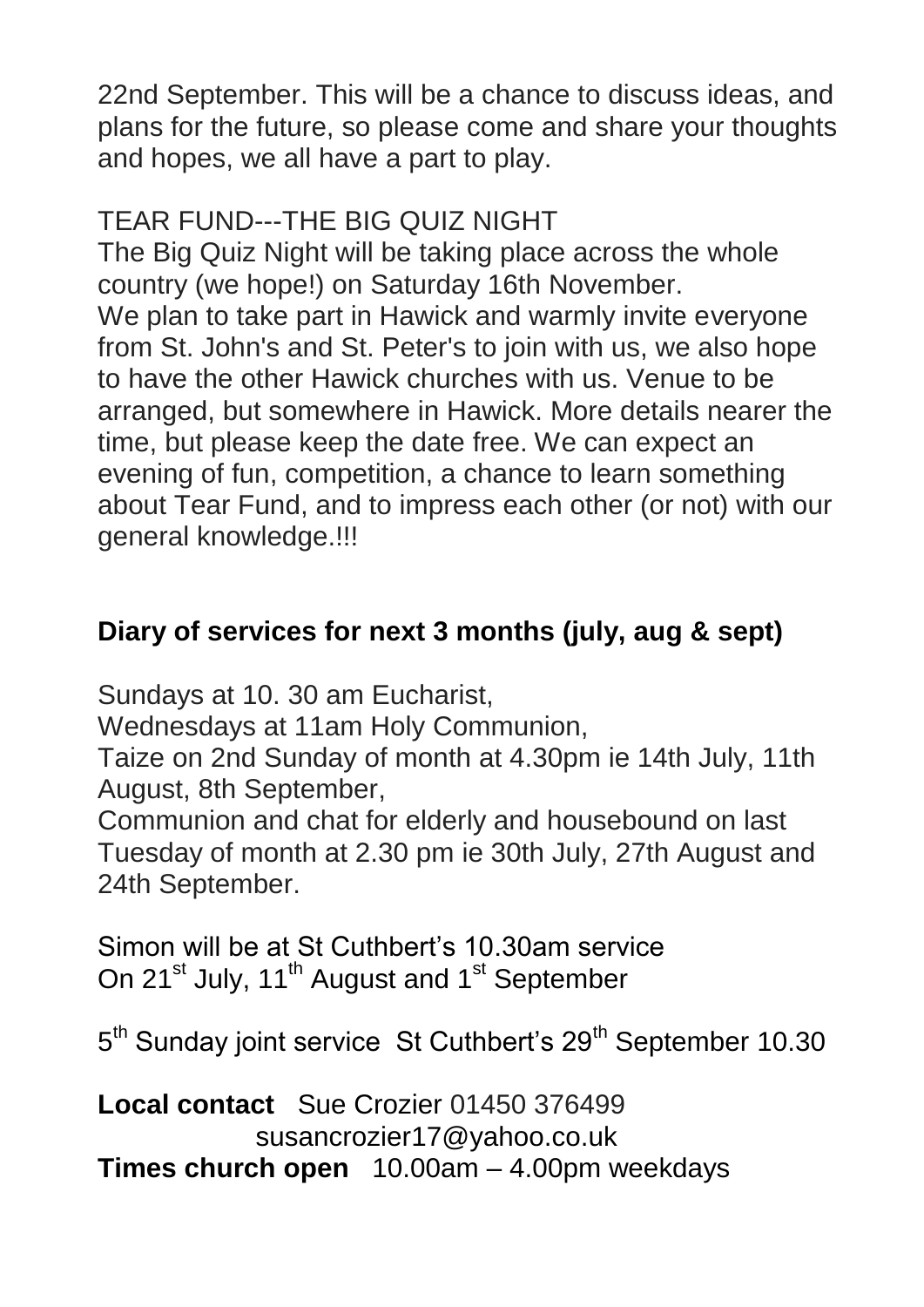## **St John's Scottish Episcopal Church, Selkirk** Scottish Charity SC00



## **Service times for July, August and September 2019**

Every Sunday 8.30am Holy Communion Ist Sunday of month: 10.30am Family Communion 2nd Sunday: 10.30am Sung Eucharist 3<sup>rd</sup> Sunday: 10.30am Eucharist of Healing 4<sup>th</sup> Sunday: 10.30am Sung Eucharist 5<sup>th</sup> Sunday: Joint Service with St Cuthbert's & St Peter's Every Wednesday 10.00 am Informal Holy Communion Simon will be at St John's  $4<sup>th</sup>$  August and  $15<sup>th</sup>$  September

## **Care Home services**

We will be taking services at Riverside on 12 July and at Mungo Park Court on 18 July.

**Local contact:** Margaret Moyes 01750 22418 [mmoyes2@gmail.com](mailto:mmoyes2@gmail.com)

Vestry meetings: July 9; August 28; September 24

Leadership Team meetings: July tbc; Sept tbc

## **Health Warning!**

We are hoping that our church building work may begin by September. If so our services will be moving to a different venue – to be confirmed.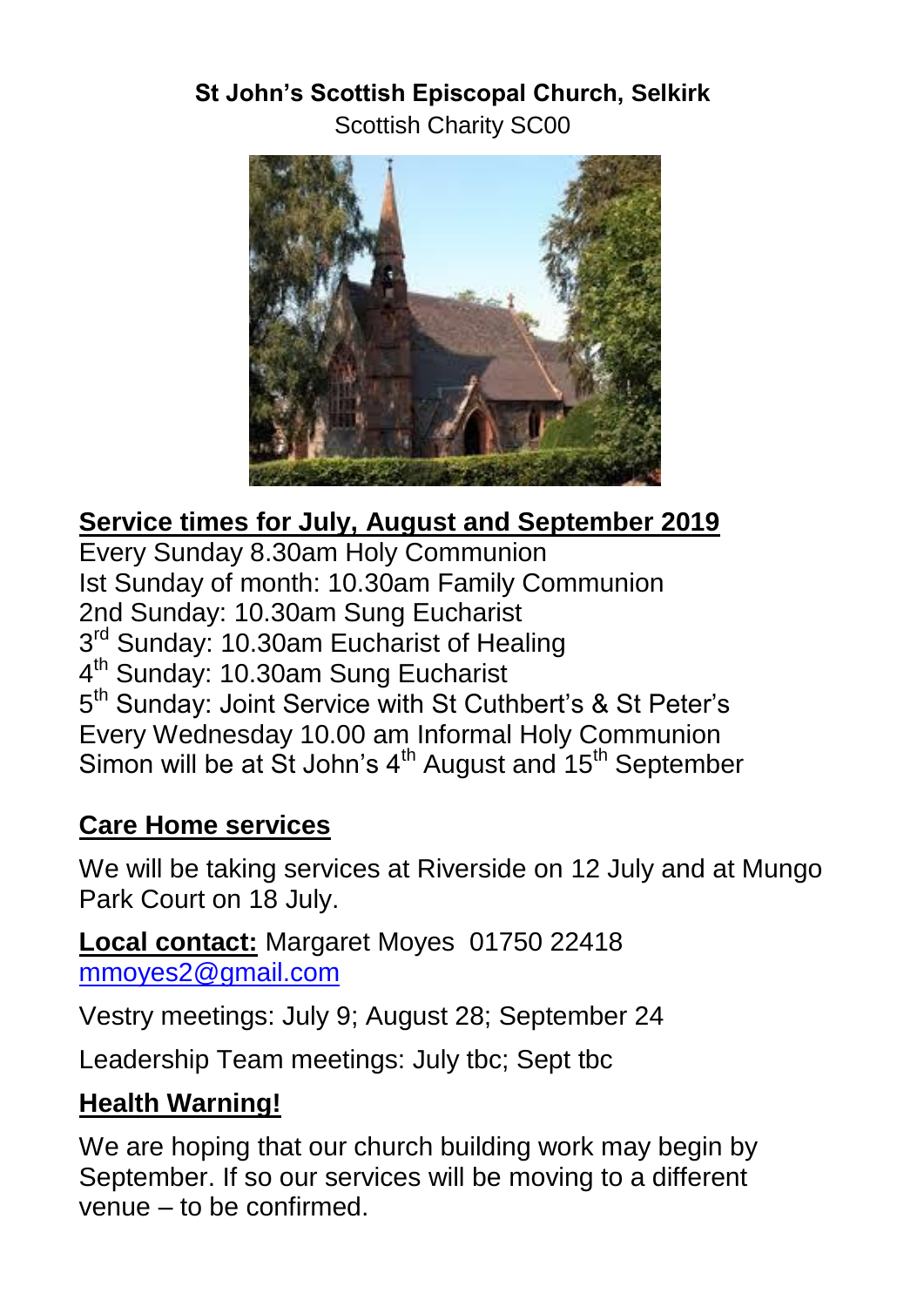## **Eco-Church**

We have sent in our application for a bronze eco-church award. So watch this space!

## **News from Churches Together in Selkirk and the Valleys**

## School News

**Daniel, the Baptist Youth Pastor, has contacted the High School to see if they would be interested in input from The Message Trust and is awaiting a response.**

**JAM (Jesus and me) group at Knowepark will resume in mid-August.** 

## **BGH chaplaincy**

**More ward escorts are needed to help patients attend services.**

## **Food Bank.**

**Selkirk has a good stock of goods. About £100 a month is spent on fresh food. An average of 5-6 clients are supplied each week.**

## **Dates for your diary.**

The annual Prayer Picnic in the Park will be held on Sunday 4 August at 2pm in the park by the swimming pool.

## **CTSV Holiday Club**



**The club will be running in the mornings at Connections from 12-16 August, with a programme called Backpackers — we'll be following the Gospel of Matthew as we learn about Jesus' journey to the cross and his resurrection, tracing the story of the last week of his earthly life, and all with a fun travel theme that will engage the imaginations of the children who come along.**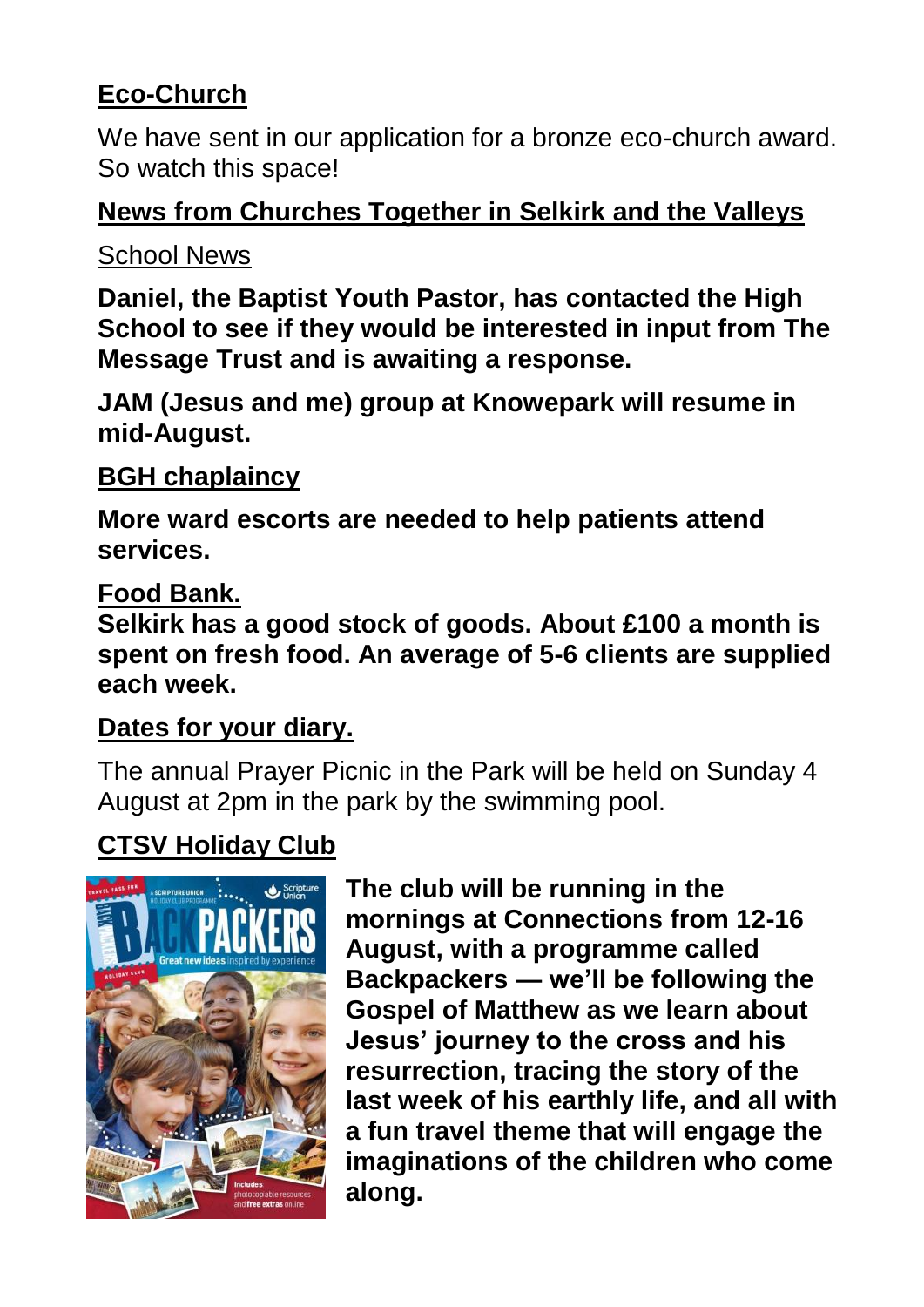## **St Peter's Scottish Episcopal Church Galashiels** Scottish Charity SC006210



## **Diary of services for next 3 months (july, aug & sept)**

#### **Services**

Sunday mornings 10.30am Holy Communion followed by tea/coffee 1<sup>st</sup> Sunday of the month 9.00am Super Squad 9.45am Family Breakfast 2<sup>nd</sup> Sunday of the month 6.00pm Healing/anointing service 4<sup>th</sup> Tuesday of the month during school terms 5.30 – 7.00pm Messy Church **Thursdays** 10.00am Holy Communion service takes place in the hall Last Friday of the month 5.00pm Choir practice/hymn choosing

Simon will be at St Peter's services at 9.00am Sunday Squad, 10.30 Holy Communion on 7<sup>th</sup> July 10.30 on 18<sup>th</sup> August and 10.30 on 8<sup>th</sup> September

#### **Local contact**

Sheena Cossar 01896 754694 smstcg1945@gmail.com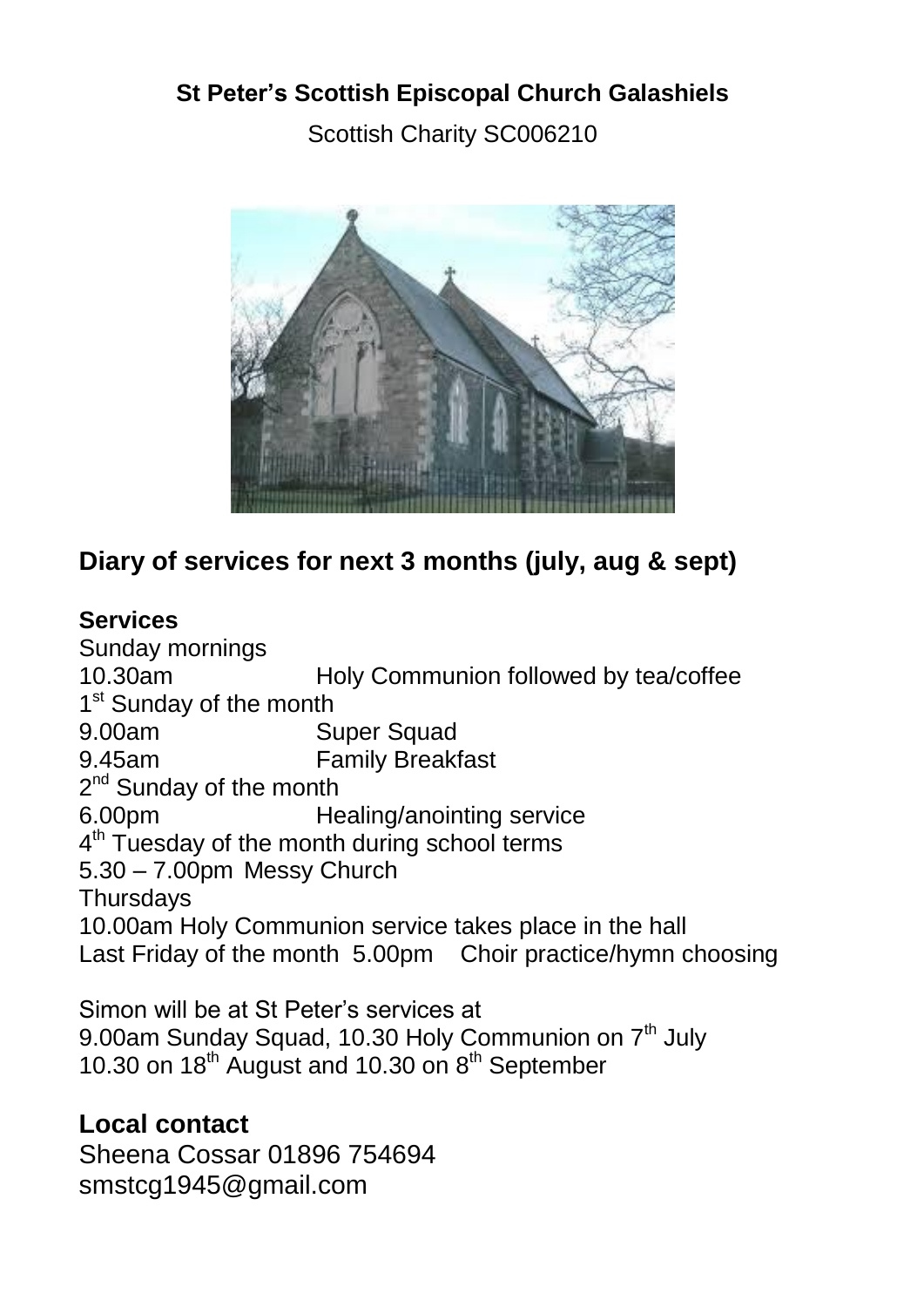

#### **LETTER FROM FREYA**

In the past couple months I have played a part in Social Bites big event of the year to raise money for homelessness. As I am not old enough to take part in the Sleep in the Park I took part in Edinburgh Dioceses Wee Sleep Out in St. Marys

Cathedral. That night I learnt a lot about homelessness, what it's like to live on the streets and what it's like to have to rely on other people to help you with food and accommodation. After the Wee Sleep Out the donation page stayed open until the  $24<sup>th</sup>$  of December and after it closed we found out that the Edinburgh Dioceses Wee Sleep Out raised enough money to be in the top ten groups. Being in the top ten groups meant we were invited to a Thank You dinner hosted by Social Bite.

On the 9<sup>th</sup> of November I took part in the Wee Sleep Out in St. Mary's Cathedral in Edinburgh. Over the course of the evening' night and morning we did lots of different activities to give us an idea of what homelessness is like. First we split into teams and we did a treasure hunt to find each item in a food bag for one person. Once all the teams had found everything we took everything out of the bag and made a menu for the week with only the food in our bag. It was a lot harder than we thought but we made a sustainable menu in the end. After that we split up again and went to some different creative activities, there was song writing, drawing prayers, creating the ideal clothing for someone who is homeless and making Christmas cards for the homeless. I took part in the song writing with four other people and we decided to write one verse each and each verse was to be a different sense; touch, smell, taste, hearing and seeing. I choose to write about what homeless people see, I included: all the weathers, different emotions on the public's faces, the world changing and at the most part the community ignoring them. The community ignore them because they think they will just spend the money on drugs or alcohol. But realistically no one knows why people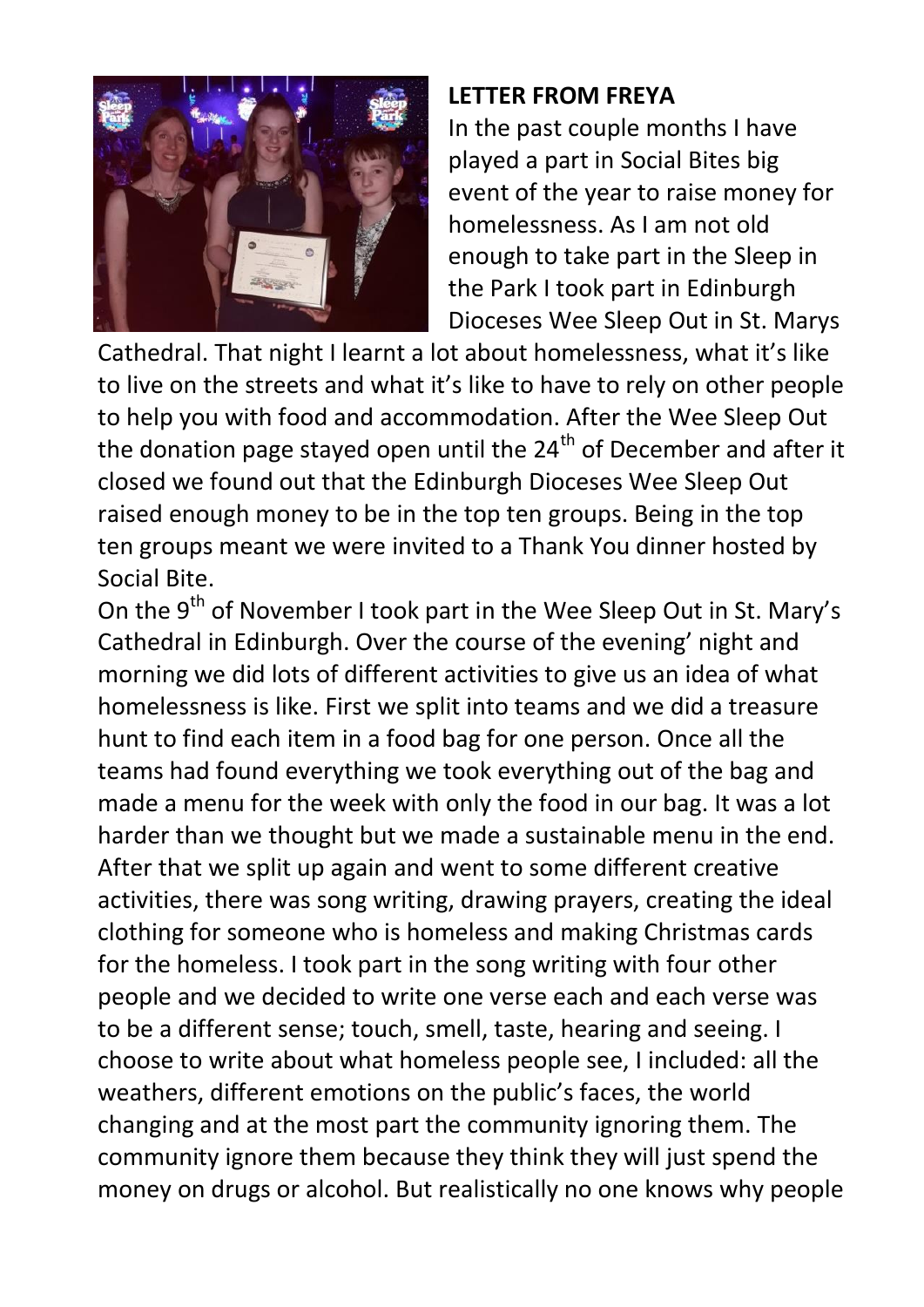are homeless, do they? We slept that night in the Cathedral with very little, a mat and a sleeping bag. I didn't get much sleep that night because it was so cold and uncomfortable. In the mornings on the streets there is no lie in's so we were all woken up abruptly at 6am. In the morning we went to the weekly Saturday morning service before departing.

As I said a few weeks after the sleepover we were informed that we had been invited to the dinner. Unfortunately only two young people were allowed to go, so an application system was operated where if a delegate wanted to go they filled out an application for Claire Benton-Evans and a panel of judges to read anonymously and then decide who deserved it the most. I really wanted to go so I applied and luckily I got one of the two spaces. The other space went to one of my fellow delegates Jadon. Jadon, Claire and I went to the Thank You dinner and had such a great time there. At the dinner the guest speaker was Malala Yousafzai and hearing her speak was so inspirational and something I will never forget. Malala spoke a lot about the stories of other girls who are going through similar things to what she did. I found this really interesting because she didn't want the world to hear her story again but she wanted other stories to be known. I had such an incredible night with incredible people.

This has nothing to do with the Thank You dinner but in the past few weeks I have been selected by the Edinburgh Diocese to be one of



the Under 18 Youth Representatives on the Provincial Youth Committee. I am looking forward to representing our area and if anyone has any questions or requests don't be afraid to come and speak to me.

#### Freya Mcleman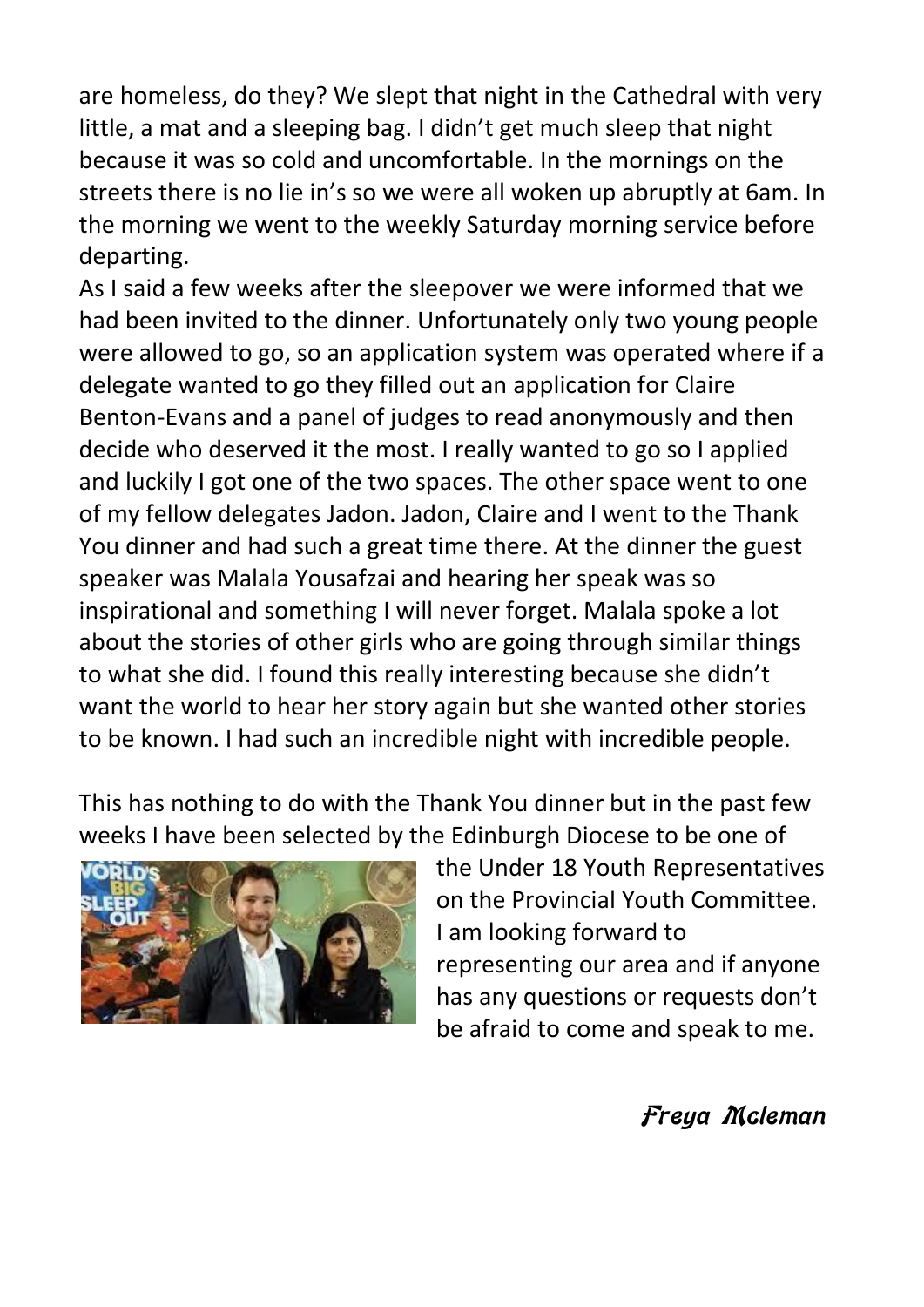

Messy Church At this month's Messy Church we met Gideon who was trying to thresh wheat in a wine cellar because he was hiding

from the Midianites. This was a silly thing to do, almost impossible! Just as impossible as dancing around to dislodge table tennis balls from paper tissue boxes; but the children succeeded. When the Angel came from God to encourage Gideon not to worry and be scared but to be brave and go to save the Israelites, he did this with God's support.

The children thought about times when they had been scared to do something and made prayer parachutes

and were amazed when water stayed in glasses held upside down. We know that God is there holding us up and supporting us. We always take something edible home and the fire on a rock biscuits looked brilliant. Finishing with He's Got The Whole World in His Hands and singing everybody's name in the song brought the evening to a noisy end.

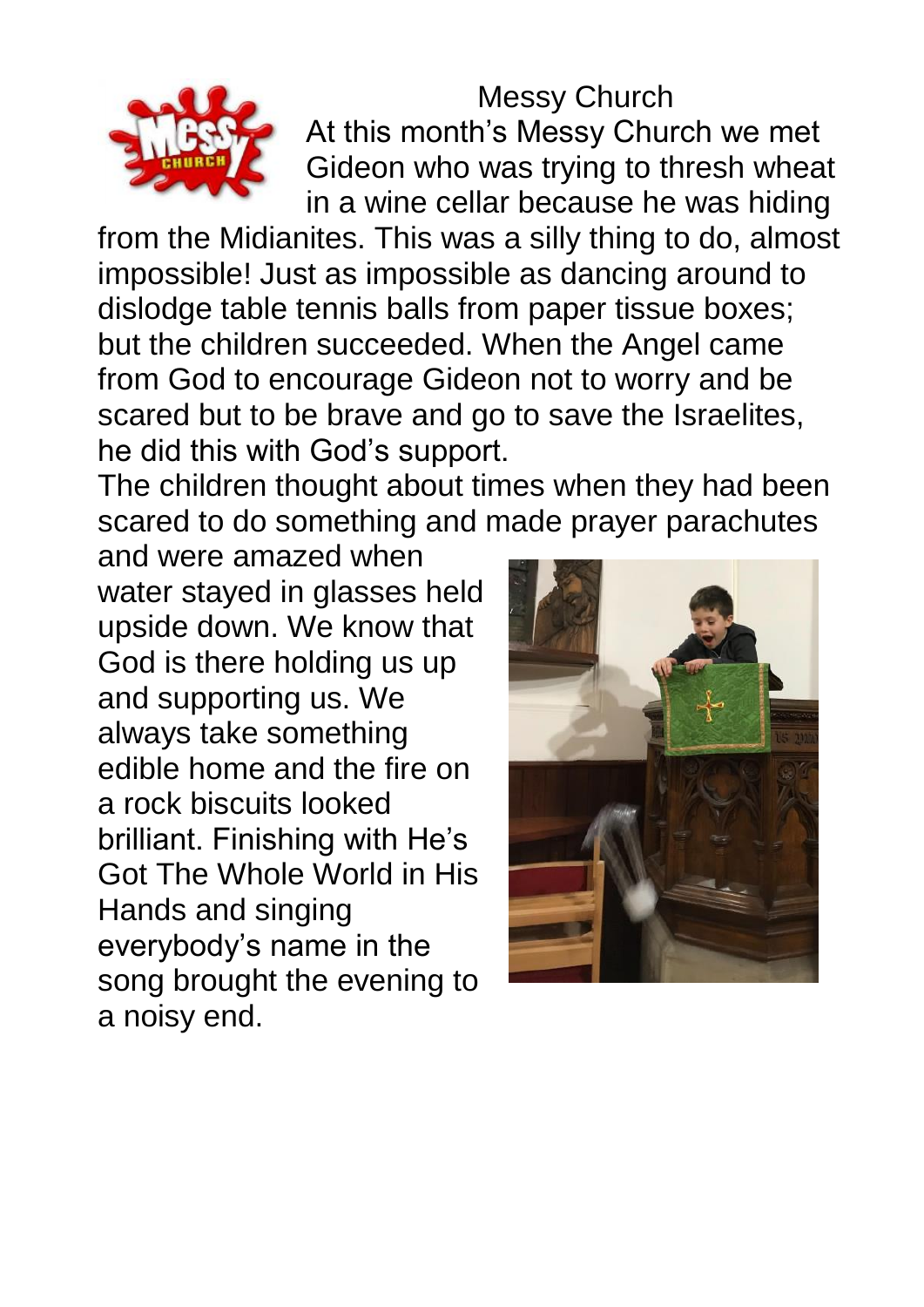

Our annual Strawberry Tea will be held on Saturday 20<sup>th</sup> July between 2-4pm

Soup 'n' Pud lunches 12.30pm Saturdays  $10^{th}$  August and  $12^{th}$  September Do come and join us for these social fundraisers





Does anyone know of a local charity that collects used toner drums from laser printers that they sell on to raise funds? I have boxes of them that I am loath to send to the tip.

Sheena.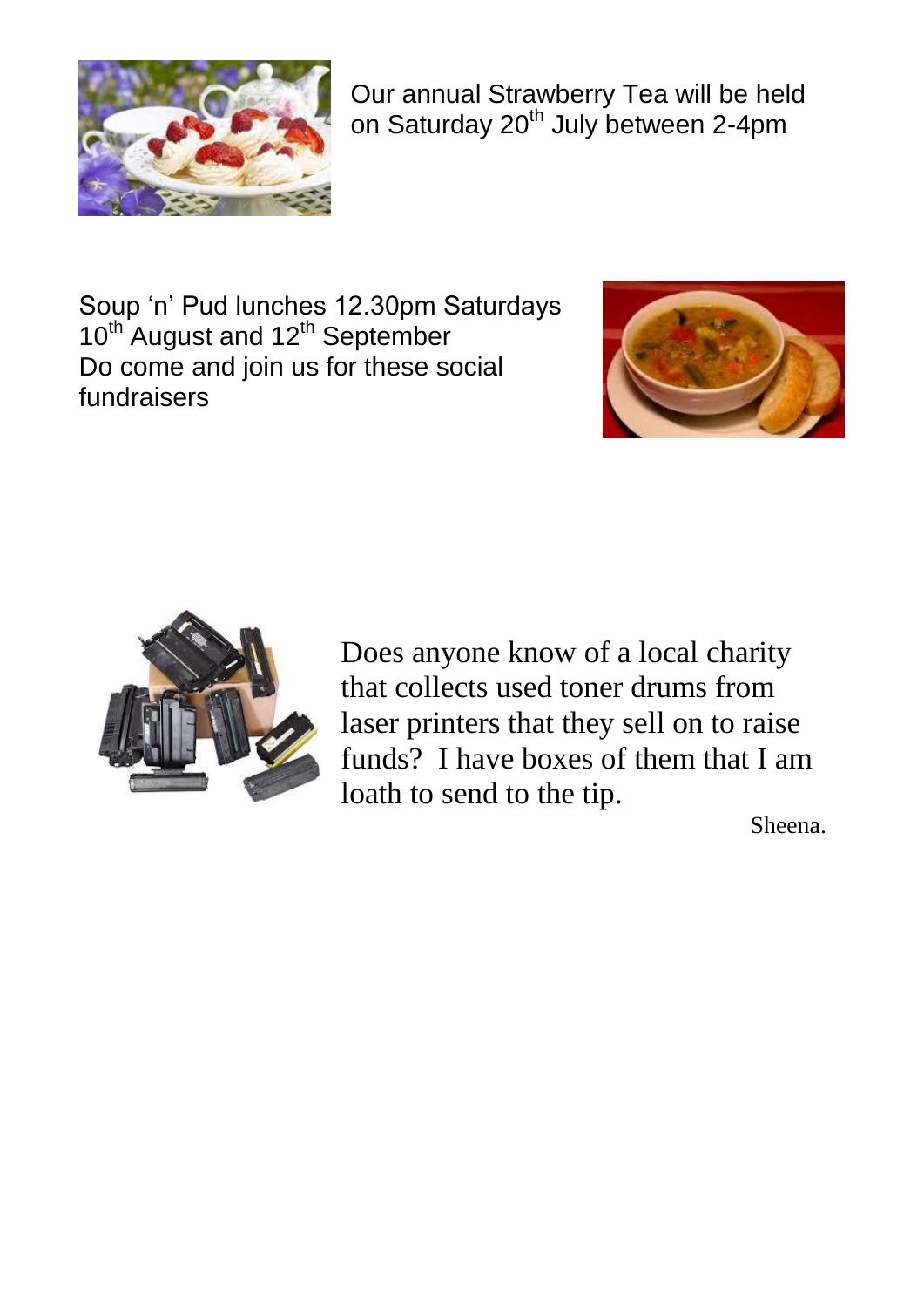Descent of the Holy Spirit at Pentecost Colour this page and also see if you can find what is missing



Supercoloring.com/coloringpages/ author Lena London